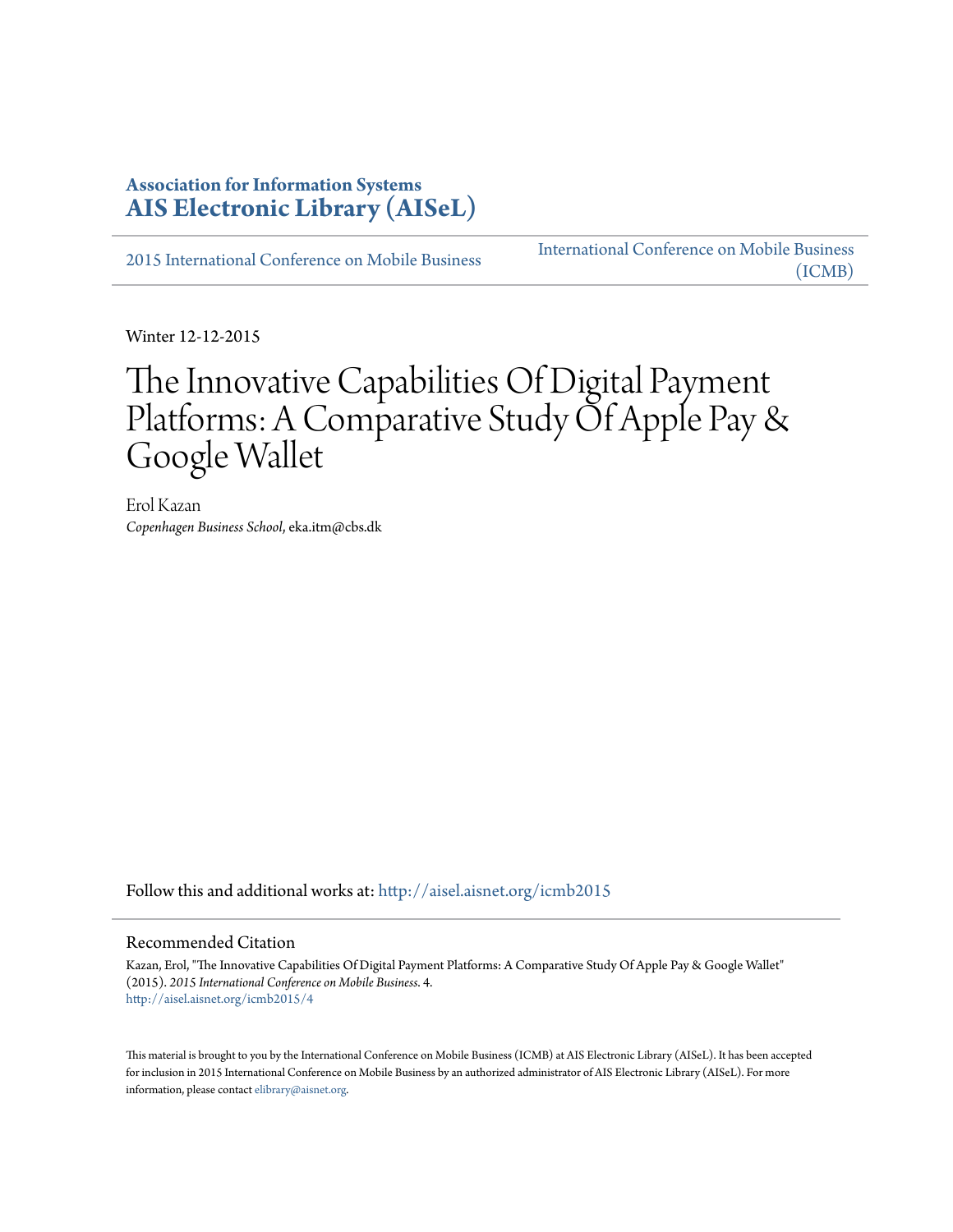# **THE INNOVATIVE CAPABILITIES OF DIGITAL PAYMENT PLATFORMS: A COMPARATIVE STUDY OF APPLE PAY & GOOGLE WALLET**

Erol Kazan, Department of IT Management, Copenhagen Business School, Denmark, eka.itm@cbs.dk

### **Abstract**

*This study presents a model for studying the innovative capabilities of digital payment platforms in regards to open innovation integration and commercialization. We perceive digital platforms as layered modular IT artifacts, where platform governance and the configuration of platform layers impact the support for open innovation. The proposed model has been employed in a comparative case study between two digital payment platforms: Apple Pay and Google Wallet. The findings suggest that digital payment platforms make use of boundary resources to be highly integrative or integratable, which supports the intended conjoint commercialization efforts. Furthermore, the architectural design of digital platforms impacts the access to commercialization, resulting to an exclusion or inclusion strategy in accessing value opportunities. Our findings contribute to the open innovation and digital platform literature, by providing a deeper understanding how these digital platforms can be designed and configured to support open innovation.*

*Keywords: Digital Platforms, Open Innovation, Payment, Apple Pay, Google Wallet*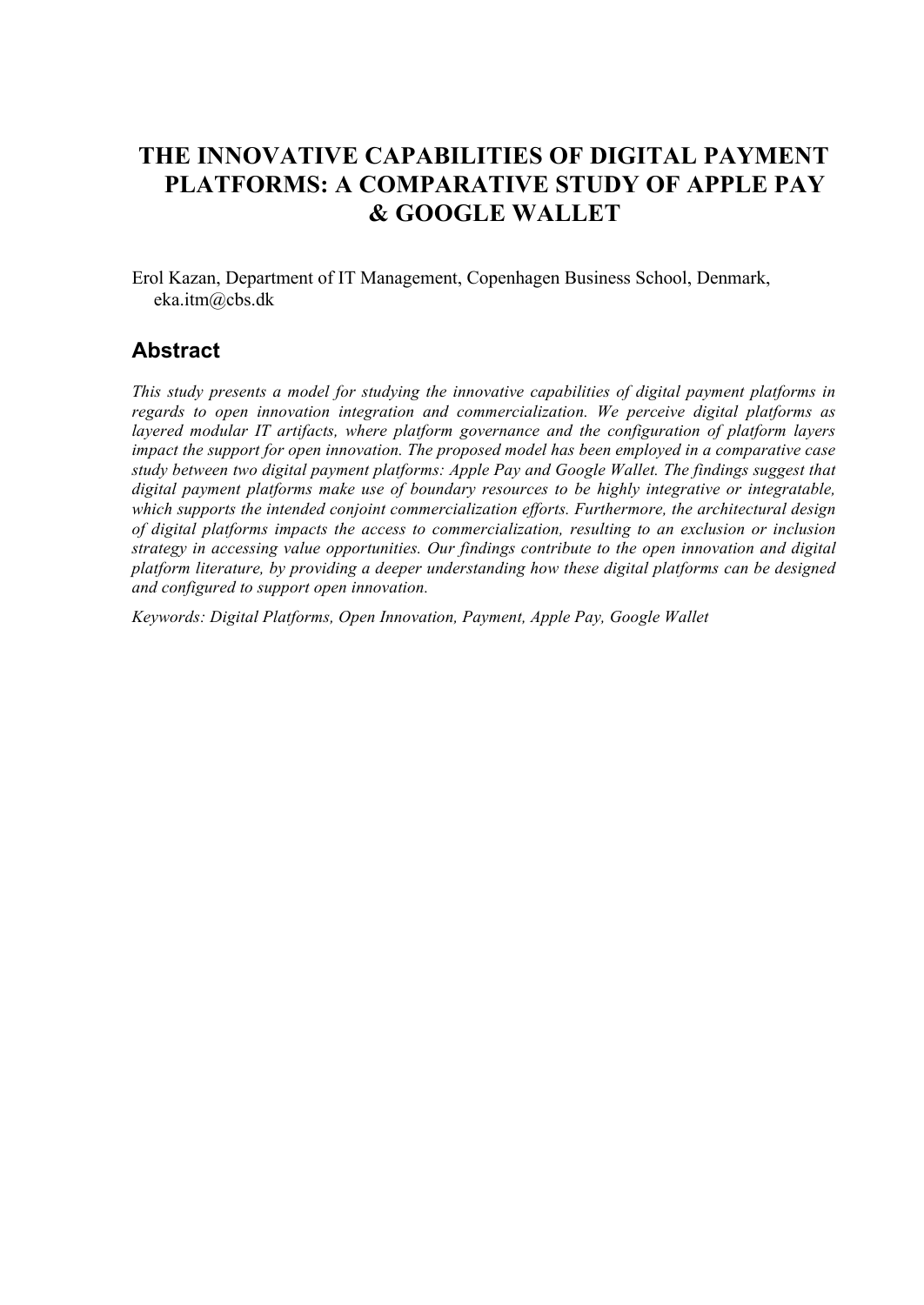### **1 Introduction**

Digital payment platforms are multi-sided and layered modular artifacts (Rochet et al. 2003; Yoo et al. 2010) that primarily mediate payment transactions between payers and payees. Due to recent technological advancements in payments, new interconnected digital payment platforms (e.g., Apple Pay, Google Wallet) are equipped with application programming interfaces (APIs), and software development kits (SDKs), which have the goal to foster platform generativity, and simultaneously enforce platform control on third parties (Ghazawneh et al. 2013).

As such, new digital payment platforms create the foundation for *(coupled) open innovation*, and *open business models* (Gassmann et al. 2004), which is basically conjoint development and commercialization of innovative platform derivatives (e.g., apps) between platform owners and third parties. The growing prevalence of these novel payment IT artifacts, which are embedded within innovation ecosystems (Adner et al. 2010; Iansiti et al. 2004; Nambisan et al. 2011), makes it for researchers, as well as for practitioners imperative, to understand how digital payment platforms can make use of external innovations from an *integration* and *commercial* point of view. As payment incumbents and start-ups utilize digital platforms to achieve their information systems (IS) and business strategies (Bharadwaj et al. 2013; Chen et al. 2010), there is notable paucity in the literature regarding how organizations *integrate* and *commercialize* external innovation.

Consistent with West et al. (2014), they conclude in their comprehensive literature review on open innovation studies that *sourcing* open innovation has received abundant attention among researchers. Even so, there are knowledge gaps in how firms *integrate* and *commercialize* open innovation. Following the call by West et al. (2014) for more research in this area, the aim of this paper is to study how digital payment platforms create conditions for (1) *integrating* open innovation*,* and (2) how is open innovation *commercialized* that reflect reciprocal business interests. Thus, our research question is: *How do digital payment platforms integrate and commercialize open innovation?*

To answer our research question, we expand on the work of Yoo et al. (2010) by delineating digital payment platforms into five layers: (1) device; (2) operating system; (3) network; (4) service; and lastly, (5) content. Secondly, we adapt the API management framework by Iyer et al. (2010) illustrating how payment providers develop their digital platforms and how platform derivatives (e.g., apps) are distributed. We argue that platform layer configurations have an impact on the *integration* of open innovation, by being either *integrative* or *integratable* towards third parties. Secondly, the findings suggest that the chosen *integration* type defines the attributes of *commercializing* open innovation. In this case, platforms follow either a *selective* or *indiscriminant* commercialization strategy with third parties.

This research aims to have several contributions. First, our study complements the extant literature on digital platforms (Baldwin et al. 2000; Gawer et al. 2002; Ghazawneh et al. 2013; Iyer et al. 2010; Thomas et al. 2014; Wareham et al. 2014; Yoo et al. 2010). By providing conceptual clarity, this paper would lead to more concise digital platform studies. Secondly, by following the call by West et al. (2014), this study contributes to the open innovation literature (Chesbrough 2003) by delineating coupled open innovation*.* Lastly, this study follows the call by Bharadwaj et al. (2013) to unravel complex digital platforms and their business strategies. This paper provides insights into how digital payment platforms exercise *open business models* in the payment context.

# **2 Theoretical Underpinnings**

In this section, we provide the theoretical background in understanding the logic of digital platforms, and how these layered modular IT artifacts support open innovation in regards to *integration* and *commercialization*. To derive our theoretical model, we draw on key concepts in the open innovation and digital platforms literature, which are serving us as theoretical lenses to study the innovative capabilities of digital platforms. Figure 1 illustrates our proposed unified theoretical model of digital platform innovation based on related literature. We argue that the design and configuration of digital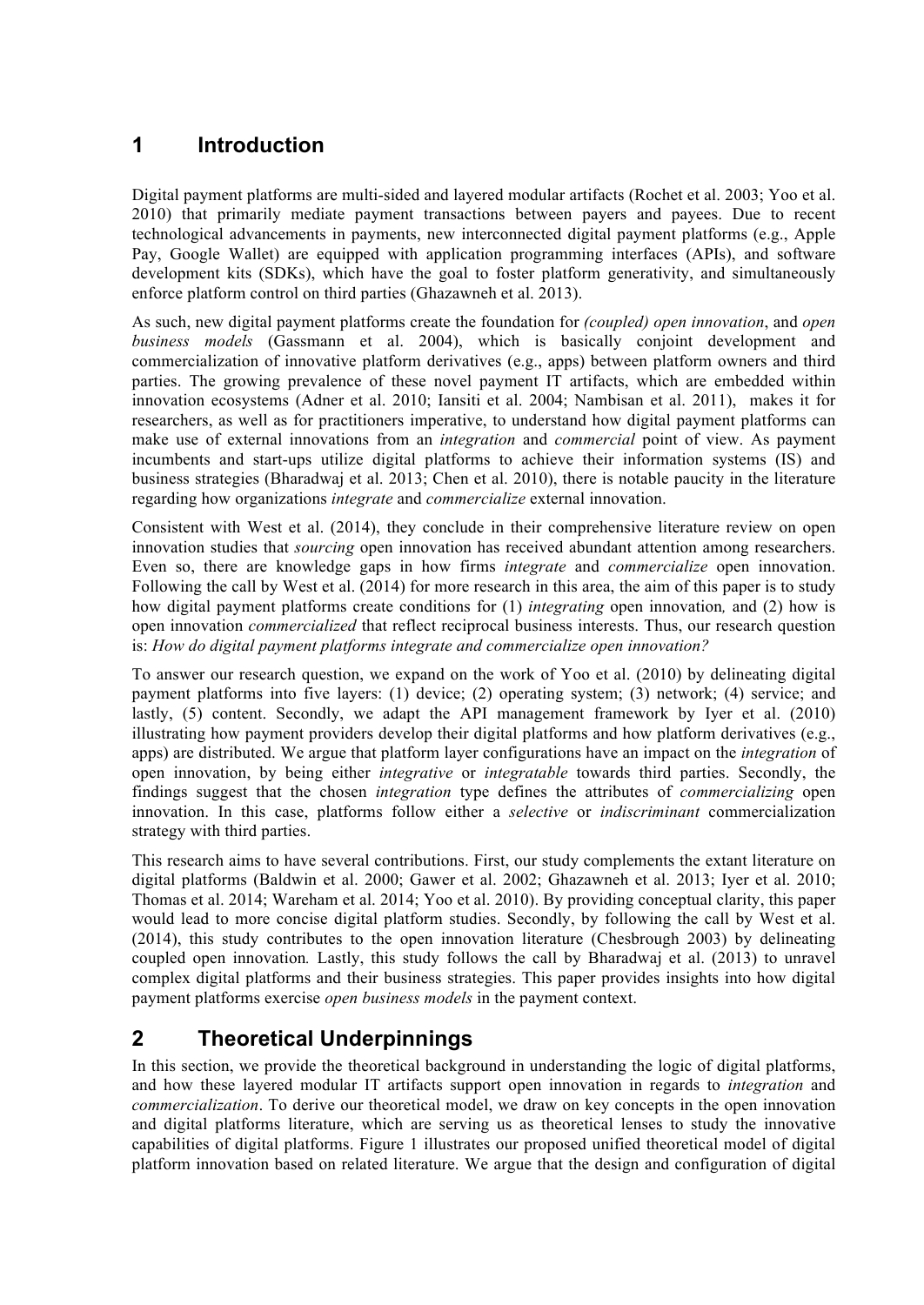platform layers have an impact in supporting open innovation, from an integration and commercialization point of view. The linkages between these platform elements illustrate correlations, and do not imply causality.



*Figure 1. Digital Platform Innovation Model.*

#### *Support for Open Innovation*

Open innovation is the use and leverage of external and internal ideas to create new products and services (Chesbrough 2003), whereas the open business model is the commercialization of co-created ideas (Chesbrough et al. 2006). Studies on open innovation have identified three distinct modes in which firms practice open innovation within and across their organizational boundaries (Gassmann et al. 2004; West et al. 2014): (1) outside-in, (2) inside-out, and (3) coupled innovation. *Outside-in open innovation* is the integration of external resources (e.g., knowledge) into organizations to enhance the value propositions of their products ands services, whereas *inside-out open innovation* is the reversed approach of externalizing internally developed resources (e.g., patents) to the market, which may translate to adoption and profitability.

Lastly, *coupled open innovation* has a dual approach, as it represents a combination of the aforementioned open innovation concepts, where value is co-created in a reciprocal, cooperative, and complementary manner (Gassmann et al. 2004). Taking digital platforms as an illustrative example, digital platforms support the notion of coupled open innovation, as digital platforms and third-party developers complement and integrate their corresponding services with each other. This builds the architectural foundation for future innovative platform derivatives in an iterative manner. As such, this kind of open innovation illustrates interfirm modularity (Staudenmayer, Tripsas, & Tucci, 2005), where organizations with external ones conjointly create and capture value.



*Figure 2. Three Types of Open Innovation.*

The open innovation literature has received substantial attention among scholars in their bid to explain the logic behind open innovation. However, by distilling a comprehensive literature review of 291 open innovation publications, West et al. (2014) conclude that research on integration and commercialization of open innovation are notably rare: *"This review has shown an extensive body of research on the front end of the process of externally sourcing innovation, but leaves major gaps on how such innovation is integrated and ultimately commercialized."*

As digital platforms practice coupled open innovation, proprietary (e.g., iOS), and open digital platforms (e.g., Android) have evidently different platform governance mechanisms (cf. Ghazawneh et al. 2013), and organizational capabilities (cf. Iyer et al. 2010) in how innovations (e.g., apps) by third parties are *integrated* and distributed to create and capture value. It can be argued that the integration and commercialization of open innovation is to a large extend determined by the architectural structure of digital platforms, and how these structures (e.g., platform layers) are designed and configured. In the next section, we provide a working definition of digital platforms, which are layered modular architectures.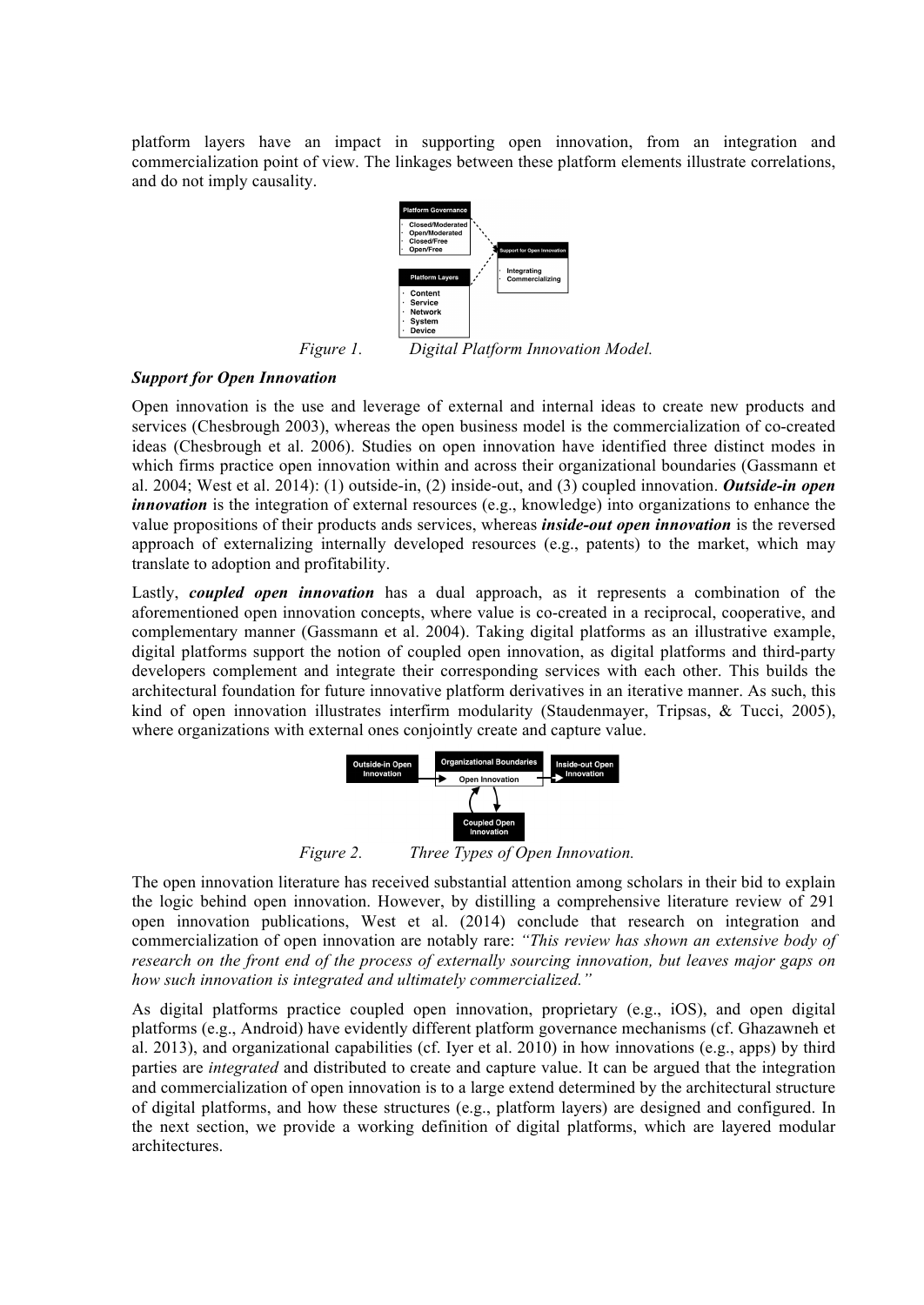#### *Digital Platforms: Layered Modular Artifacts*

Digital platforms are layered modular architectures (Yoo et al. 2010), which have the capabilities to create rapid positive network effects (Eisenmann et al. 2006; Katz et al. 1985). We adopt the digital platform definition by Kazan et al. (2014), who state that a *"digital platform [is] a proprietary or open modular layered technological architecture that supports efficient development of innovative derivatives, which are embedded in a business or social context".* Consistent with Yoo et al. (2010), this working definition is a suitable theoretical lens, as it describes the innovative capabilities of digital platforms due to their modularity. As these layered IT artifacts integrate and release controlled, or permissionless, innovative platforms derivatives (e.g., mobile apps) on different layers, digital platforms have the capabilities to support coupled open innovation.

#### *Digital Platform Layers: Five Different Layers*

Previous studies have laid the theoretical foundation to understand what digital platforms are, which are layered modular architectures (Baldwin et al. 2000; Baldwin et al. 2008; Yoo et al. 2010), how IT capabilities present the genesis of (digital) platforms (Hanseth et al. 2010), and how digital platform owners govern their systems, while balancing the act between control and generativity (Ghazawneh et al. 2013; Iyer et al. 2010). As such, earlier studies had a more generic view on digital platforms, where the unit of analysis was merely the service layer (cf. Yoo et al. 2010). Therefore, studies showed little attention to discussion of the different and interlinked platform layers, which have significant impact on platform configurations, and business models. Based on our working definition, we perceive digital platforms not as monolithic IT artifacts, but rather as five distinct platform layers (Kazan et al. 2014; Yoo et al. 2010). In doing so, the conceptual granularity allows us to analyze digital platforms in a more precise manner. We exemplify the five platform layers on the basis of Apple's mobile payment service Apple Pay.

The *device layer* constitutes a physical, programmable IT artifact through which stores process and execute digital encoded data and instructions. Apple's iPhone and smartwatch embody these traits by being physical IT artifacts that store and run the Apple Pay software (integrated in passbook app), and initiate NFC (Near-Field-Communication) payments. The (operating) *system layer* represents a logical software system that executes and controls software, as well as physical IT artifacts. Apple's mobile payment solution Apple Pay requires iOS and Watch OS as operating systems, to control the payment app (software), NFC chips and its secure element (physical). The *network layer* is the communication channel to transport data among different nodes. Apple's mobile payment service relies on mobile and payment networks (e.g., Visa, AT&T) to process and settle payments (Kokkola 2010). The *service layer* constitutes software applications for storing, generating and distributing own, or third-party data. Apple Pay represents a payment service that mediates payment transactions, and addition, it offers APIs toward third parties to integrate Apple Pay into their apps (Apple 2014c). Lastly, the *content layer* is the representation of digital data based on audio, video, text and images. Apple Pay generates payment data, e.g., purchase amount, merchant, time and/or location (Apple 2014b). As digital platforms consist of five different layers, each layer has the capability to support open innovations (e.g., third-party devices). As digital platforms exercise different control mechanisms on different platform layers, this has an impact how supportive digital platforms are towards open innovation.

#### *Digital Platform Governance*

To align IS and business strategies of digital platform owners (Bharadwaj et al. 2013; Chen et al. 2010; Henderson et al. 1993), digital platforms make use of boundary resources (e.g., APIs, SDKs) (Ghazawneh et al. 2013) to enforce their preferred platform governance scheme. To achieve this, a digital platform and each of its layers are accordingly designed and managed in regards to (1) platform development (self or co-development), and (third-party) service distribution (open or moderated). Therefore, the design and rules for platform development and service distribution (platform derivatives) vary among digital platforms, since organizational capabilities, IS and business strategies differ.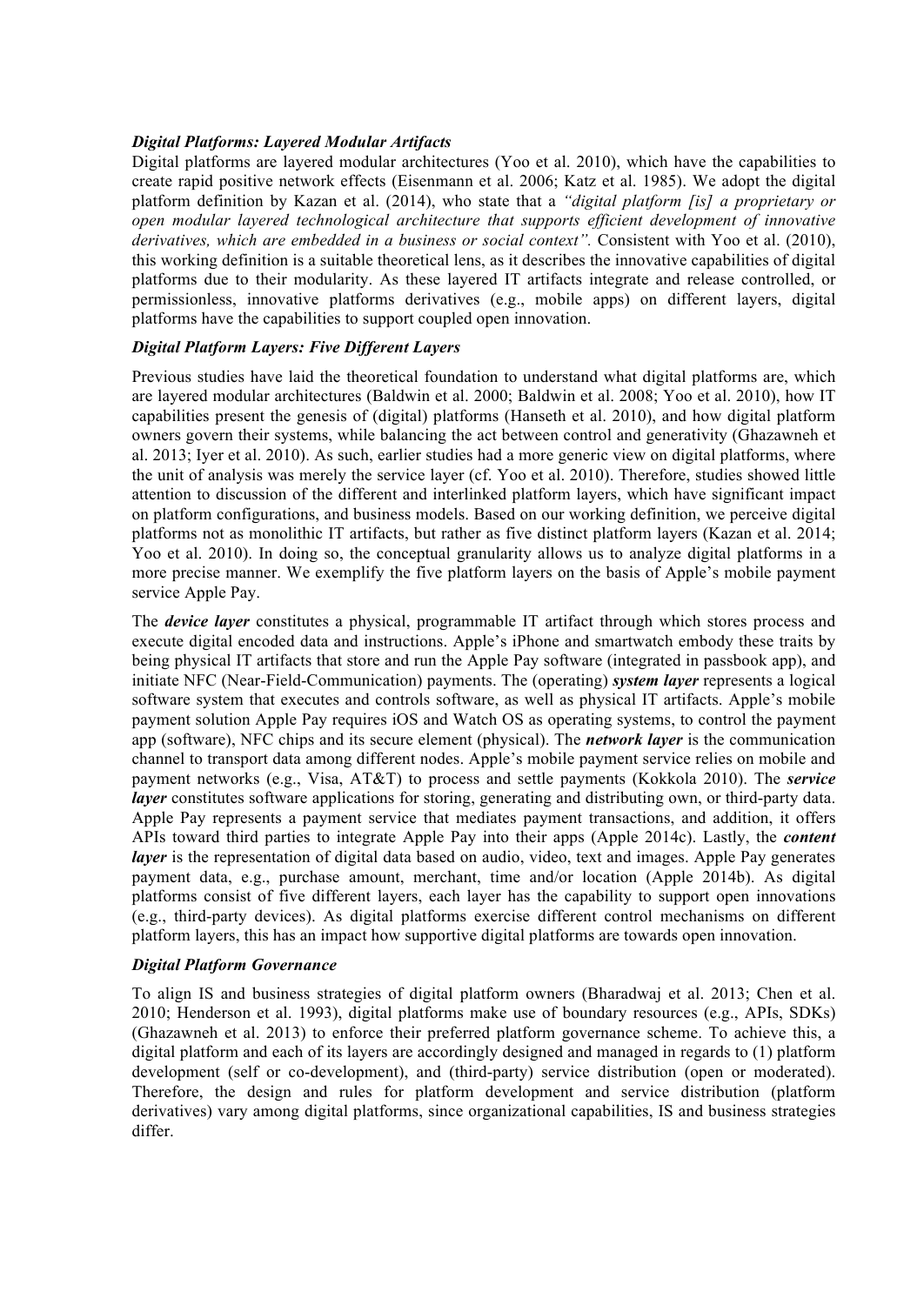To illustrate different *platform governance* options, we adapted the API management framework by Iyer et al. (2010), which is a suitable theoretical concept to explain the logic of different types of platform governance design options, in regards to platform development in an exclusive or inclusive manner, and the degree of control in how platform derivatives are distributed (cf. Kazan et al. 2013).

*Platform Development.* We define platform development as the ability of and degree to which third parties co-develop and maintain a digital platform. Platform owners, which follow the *closed* notion, develop and set the rules on their own (e.g., the amount and the rules for APIs access), thereby excluding third parties. To illustrate *closed platform development*, Barclays' mobile payment service Pingit shares these traits, as it is a proprietary and self-developed mobile payment platform. On the contrary, *open platform development* is the involvement of third parties, enabling third-party platform co-development. For instance, the payment startup Stripe is active on GitHub.com, an online forum and repository service for code sharing. By having an online presence on this service, Stripe (platform owner) and its third-party developers are co-developing the platform in a moderated process.

*Platform Derivative Distribution.* We define platform derivative distribution as the ability and degree of freedom for third parties in distributing their platform derivatives. Digital platforms also differentiate in how platform derivatives are distributed. The *moderated* approach allows the platform owner to control and channel the distribution of platform derivatives. As an example, PayPal requests prior approval from third parties to use its payment APIs, to exclude e.g., undesirable merchants. The *free* approach allows third parties to distribute their services without prior approval by the platform owner. Coinkite, a Canadian Bitcoin merchant service, illustrates the free approach by offering open bitcoin APIs to third parties without interfering what service they offer. Based on the above-mentioned concepts, we can derive four different and generic platform governance design options: (1) closed and moderated; (2) closed and free; (3) open and moderated; and lastly, (4) open and free.



**Distribution** 

*Figure 3. Digital Platform Governance.*

### **3 Research Method**

The empirical basis for this research is a comparative and interpretive case study to examine how different digital platform design and configurations are impacting the support for open innovation (Walsham 1995; Yin 2009). As such, our study approach has an explorative trait through synthesizing and combining key platform concepts into one unified theoretical model (Figure 1). Based on two cases (Apple Pay and Google Wallet), the proposed model (*Digital Platform Innovation*) is guiding us in identifying similarities and variations between these two cases. We consider the case study approach to be a suitable method of inquiry, as it can answer "*how*" and "*why*" questions within a contemporary, broad and complex setting (Dubé et al. 2003; Yin 2009). In this study, the complexity is reasoned as digital platforms constitute digital ecodynamics (El Sawy et al. 2010), which are embedded in innovation ecosystems (Adner et al. 2010; Iansiti et al. 2004). In doing so, digital platforms have to cope with *internal* complexities (i.e., internal IS business strategy alignment), as well as *external* ones, as digital platforms act as bridging technologies between internal and external systems. Therefore, a case study approach is deemed to be appropriate for grasping complex platform configurations, innovation and business structures.

#### *Research Context and Case Selection*

To study the innovative capabilities of digital platforms, we chose digital payment platforms as our context and unit of analysis. Digital payment platforms are particularly suitable to explore digital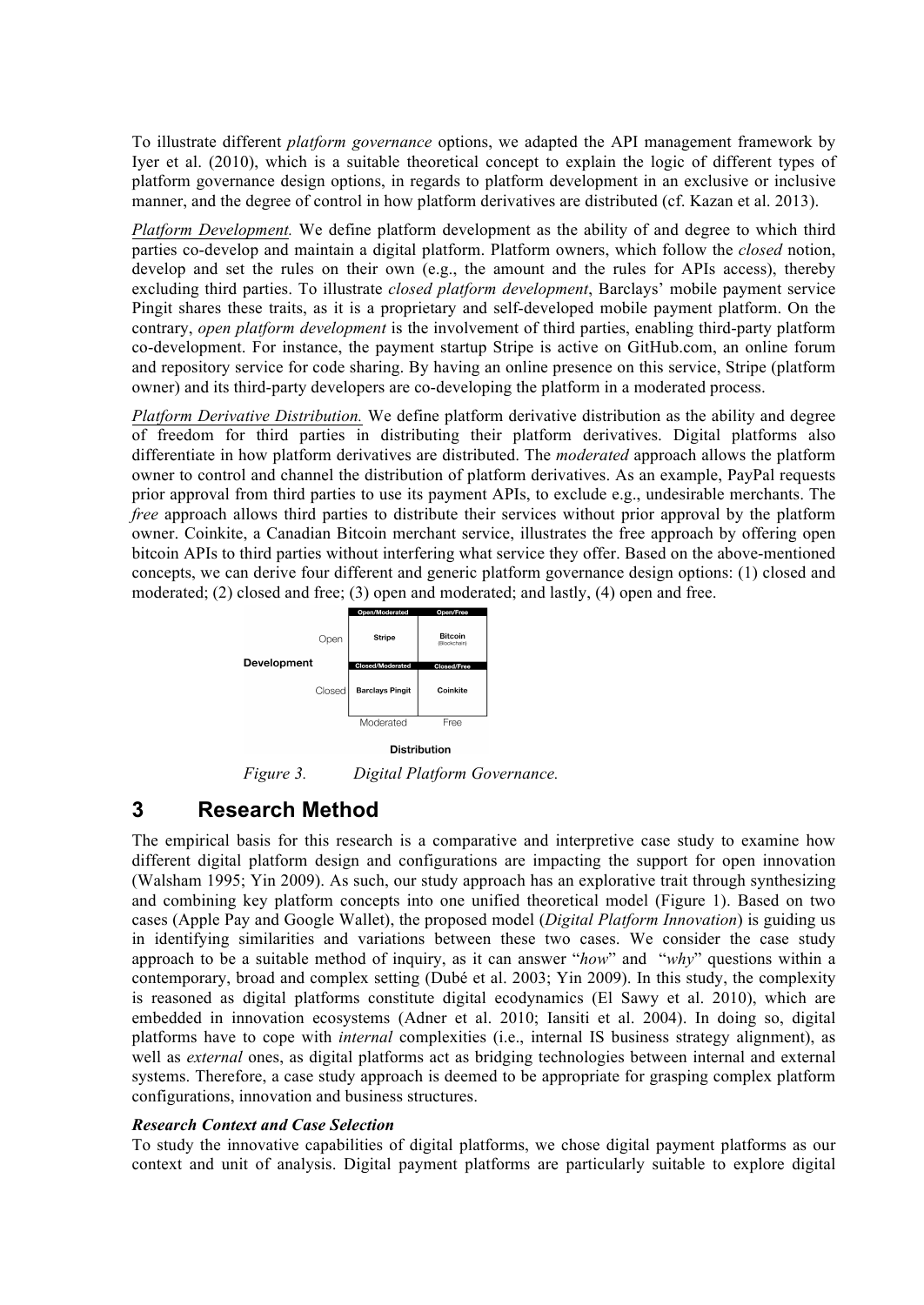platform innovation, as the payment landscape is in the midst of industry transformation. New and innovative digital payment platforms enter the payment market (e.g., Apple Pay, Stripe), where established financial institutions are confronted with challenging market dynamics. More importantly, the application of accessible and affordable technologies is leading to disintegrations of onceprofitable business models (Jacobides 2005).

We chose two prominent digital payment platforms, which have the capabilities and resources (technical and financial) to introduce a new and dominant design (Suárez et al. 1995) in regards to mobile payment: Apple and Google. Both technology firms are known for being cross-boundary disrupters (Burgelman et al. 2007), as they have the power to upset market equilibrium in rapid fashion (Downes et al. 2013). Furthermore, Apple and Google have different approaches in regards to platform control. Google is known for supporting openness (e.g., Android), whereas Apple is recognized for its walled garden approach (e.g., iOS) (cf. Eaton et al. 2015). Conceivably, these two different platform firms may have different approaches in regards to open innovation, which might provide additional insights from an integration and commercialization point of view. It should be emphasized that these two cases are illustrative examples, to demonstrate the applicability of the proposed digital platform innovation model.

#### *Data Collection*

The empirical basis for this study is based on two sources: one semi-structured interview (primary) and online data (secondary). We collected publicly available data from different online sources (blog entries, news articles, official documents by Apple and Google). To assist with our data collection efforts, we made use of the technology blog aggregator Techmeme.com. Blog aggregators have the advantage of serving as a filter, as they tend to highlight influential articles (Davidson et al. 2009; Eaton et al. 2015). In the case of Apple, the search was conducted using the keyword "Apple Pay" by limiting the time period from the  $9<sup>th</sup>$  of September, 2014 (Apple Pay announcement), till  $15<sup>th</sup>$  of November, 2014. Our search inquiry on Techmeme.com resulted into 68 hits. In the case of Google, the same method was applied by using the keyword "Google Wallet" between the time period  $25<sup>th</sup>$  of May, 2011 (Google Wallet announcement), and 15<sup>th</sup> of November, 2014. Our search inquiry resulted into 119 hits. In addition to Techmeme.com, we crosschecked official documents by Apple and Google (i.e., FAQ lists on product and developer website and guidelines), if the online data was not sufficient enough.

To support the data collection process, online data was imported into Nvivo 10, a qualitative analysis software program that allows a structured way to collect and categorize data. Data collection based on online sources has the advantage of being current, accessible and more importantly, verifiable through replicative studies. To complement the Google Wallet online data set, the case was triangulated with a semi–structured interview. We conducted an in-depth and face-to-face semi-structured interview (October 2014) with a mid-level manager from the Google Wallet unit. The interviewee was significantly involved in Google's mobile wallet rollout (US and Europe) between 2011 and mid-2014. The interview lasted 42 minutes and was recorded and fully transcribed. The interview questions were derived from the proposed digital platform innovation model. Apple was not interviewed, as they are known for being secretive and inaccessible. Nevertheless, the secondary data sources of Apple are rich and triangulated to provide sufficient data points to conduct a comparative analysis (cf. Eaton et al. 2015). Our interview strategy was to understand events and decisions on (1) how and why Google Wallet was designed and governed from an architectural point of view (e.g., platform layers and platform integration). The second goal was to gain insights into (2) the business strategy and its corresponding business model, and lastly, (3) whether or not open innovation was supported and commercialized. Semi-structured interviews have the advantage of allowing the interviewer to capture additional insights (e.g., publicly inaccessible data) that can enrich the model further.

| <b>Data Sources</b>    | <b>Description</b>                                                                                           |  |
|------------------------|--------------------------------------------------------------------------------------------------------------|--|
| <b>Interviews</b>      | One interview with a former Google Wallet manager. Interview duration: 42 minutes, recorded and transcribed. |  |
| <b>Press releases</b>  | Apple Pay (7), Google Wallet (38) based on official Google Blog and Google Commerce                          |  |
| <b>Product Website</b> | Apple Pay: https://www.apple.com/iphone-6/apple-pay/, Google Wallet: https://www.google.com/wallet/          |  |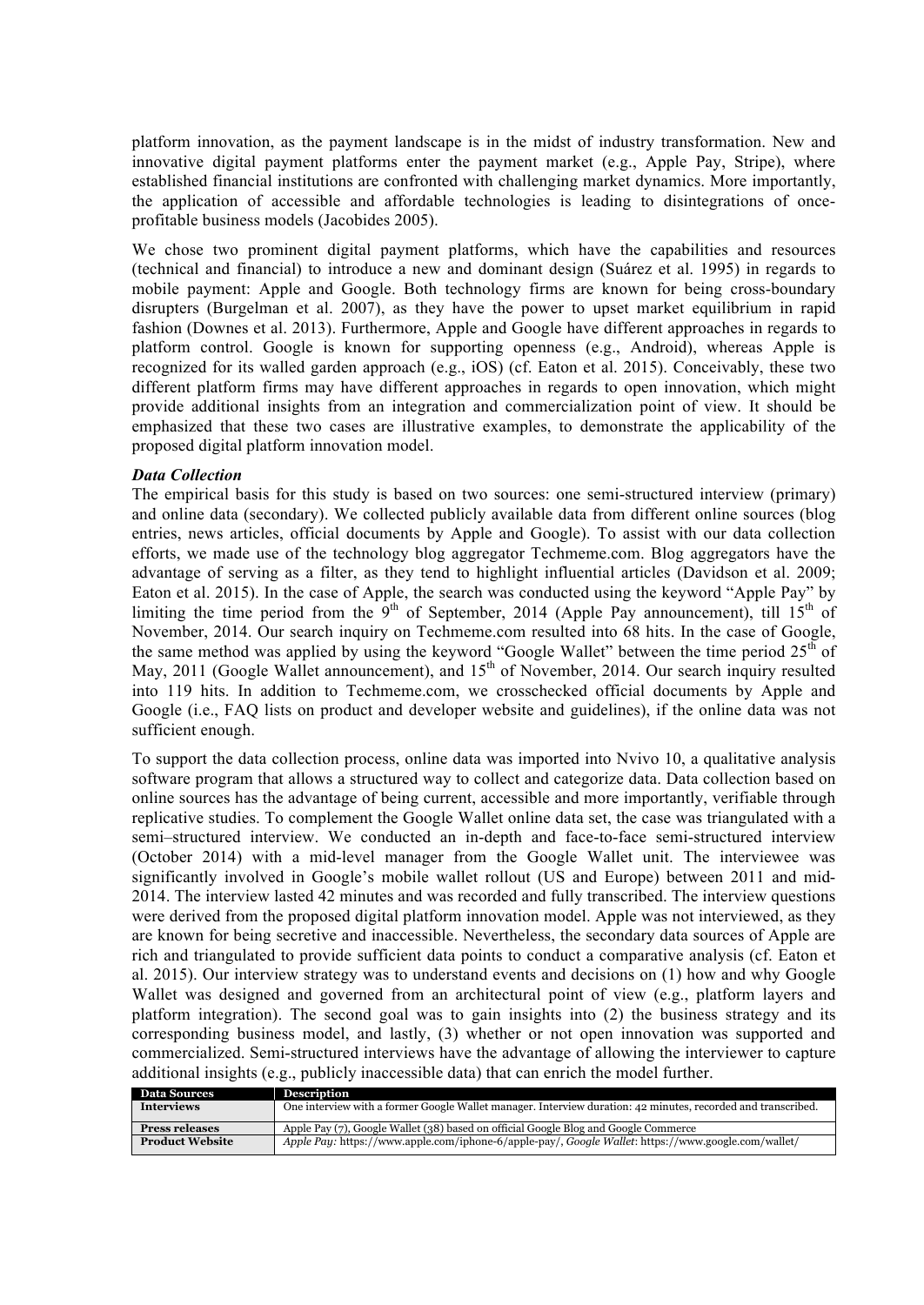| <b>Support Page</b>   | Apple Pay FAQ Consumer: http://support.apple.com/en-us/HT201469                                      |  |
|-----------------------|------------------------------------------------------------------------------------------------------|--|
|                       | Google Wallet FAQ for consumer: http://www.google.com/wallet/faq.html                                |  |
|                       | Google Wallet FAQ for business: http://www.google.com/wallet/business/faq.html                       |  |
| <b>Developer Page</b> | Apple Pay: https://developer.apple.com/apple-pay/                                                    |  |
|                       | Google Wallet: https://developers.google.com/wallet/                                                 |  |
| Online articles       | Apple Pay (68) and Google Wallet (119), (9to5Mac, ArsTechnica, Bank Innovation, Bloomberg, Engadget, |  |
| (Techmeme.com)        | MacRumors, New York Times, PandoDaily, Re/code, TechCrunch, TheVerge, Wall Street Journal)           |  |
| Table 1               | Data Sources.                                                                                        |  |

#### *Data Analysis*

After a careful review, relevant online data was selected and coded. The selection criteria were based on containing and supporting coding categories of the proposed digital platform innovation model (e.g., platform layers, support for open innovation). For analyzing the data, directed content analysis was applied (Hsieh et al. 2005; Potter et al. 1999). The coding categories were derived from the digital platform innovation model, serving as a theoretical guide during the analysis process. Directed content analysis is a suitable approach when prior or existing research about a phenomenon is incomplete or requires further explanation, helping to support or extend key concepts and theories. As such, the aim of this research was to study the integration and commercialization of coupled open innovation within digital platforms.

### **4 Two Digital Payment Platforms: Apple Pay & Google Wallet**

#### *Apple Pay*

In September 2014, Apple announced its much-anticipated mobile payment service called Apple Pay. Apple Pay makes use of interoperable Near-Field-Communication (NFC), which allows iPhone 6 (iOS) and Apple Watch (Watch OS) users to perform both biometric (fingerprint and pulse) and contactless payments within mobile apps and at brick-and-mortar stores. Accordingly, merchants within physical stores are required to have complementary NFC payment terminals to accept Apple Pay. To mediate these payment transactions, Apple has partnered with credit card networks (MasterCard, Visa, AmEx) and with multiple banks, which ultimately process and settle payments between cardholders and merchants. In this context, Apple Pay serves merely as a proxy and mediator between cardholders' (card issuer) and merchants' (acquirer) bank accounts, thereby supporting and enforcing the existing roles and business models of financial firms in the current payment ecosystem. At its initial rollout, Apple preserved the exclusive right to have access to the NFC chip with its secure element; the latter stores sensitive payment details, i.e., payment tokens (controlled by credit card networks) and cryptogram (controlled by banks).

To enhance its payment service further, Apple offers Apple Pay APIs free of charge to third-party developers, which allows them to offer Apple Pay functionalities within their own mobile applications, after they have passed the review process. For developers who don't have their own payment processor, Apple collaborates with several online payment solution providers (e.g., Stripe, Braintree). These payment processors offer third-party developers an uncomplicated integration process, in accepting biometric-based Apple Pay payments. At the end, these processors charge regular payment fees. Apple Pay has the technical capabilities to generate highly contextual and valuable payment data, though Apple has not the ambition to utilize it. Rather, Apple supports current business practices, where financial partners continue in capturing valuable payment data. For security reasons and service improvements, Apple Pay collects only the location of the device, and date/time. The business model of Apple Pay has a two-track approach: the usage of Apple Pay is free of charge for end-users and third-party developers (subsidy side). There is no change for merchants in accepting Apple Pay, as they still continue to pay the regular fees to their payment processors. Moreover, Apple charges the banks (money side) with the help of credit card networks, which hand over 0.15% (credit card fees) of the transaction amount to Apple.

#### *Google Wallet*

In May 2011, Google announced its mobile payment service Google Wallet, an initiative to extend its advertising business to the offline world. At launch, Google teamed up with the handset vendor Samsung, which provided the first Android mobile phone (Nexus S) that was compatible with Google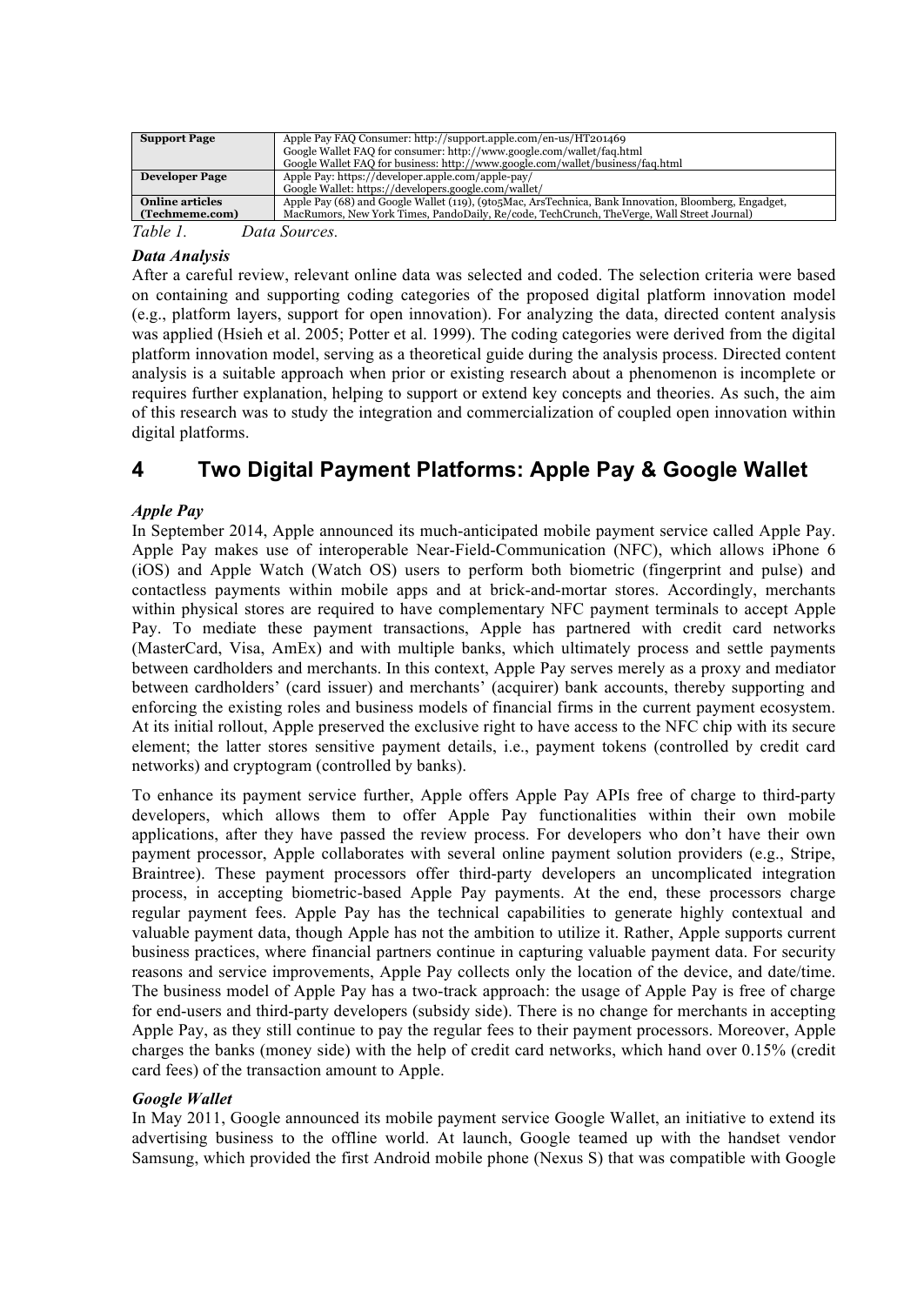Wallet, allowing users to perform contactless payments. The phone contained the NFC chip, and the secure element, which stored a virtual credit/prepaid card by MasterCard (payment network) and Citi bank (card issuer). First Data (acquirer), which had the role of a Trusted Service Manager (TSM), was responsible to manage remotely the secure element. Google Wallet was a novel payment instrument; however, it faced considerable challenges during its rollout. Besides slow adoption on the user side and merchant side, large mobile network operators (T-Mobile, AT&T, Verizon) had no interest in supporting Android smartphones, which had a built-in secure element. Rather, they preferred to have the secure element in their controlled SIM cards. Secondly, as these mobile operators were also working on their own mobile payment solution (Softcard), they had little incentive to support a rival solution on their mobile networks. Absent from this joint venture, Sprint was the only US mobile operator willing to collaborate with Google.

To overcome these challenges, Google released a new version of its mobile OS Android (KitKat), which allows storage of the secure element in the cloud (Host-Card-Emulation). With a cloud-based approach, Google Wallet is compatible with practically any NFC Android device, without requiring approval by handset vendors and mobile network operators. Moreover, this solution is also applicable by any other NFC service provider without Google's approval. To extend its user base beyond Android devices, Google made its mobile payment service also available to iOS users (P2P payments only). Over time, Google was also successful in teaming up with the remaining payment networks Visa, AmEx and Discover, as Google Wallet agreed to support their existing fee-based business models. The value proposition toward merchants to accept Google Wallet is that it is tightly integrated with Google's location-aware promotion offers (e.g., loyalty and offers). Besides regular payment fees to payment processors, merchants can use Google Wallet and its promotion functionalities on different third-party online channels free of charge, after passing a review process. Google, however, charges merchants fees as soon as online properties by Google are used (e.g., AdWords).

To build a community around its payment service, Google Wallet offers APIs, allowing third parties to ingrate payment functionalities/promotions into their own Android/iOS apps and mobile and desktop websites, free of charge. However, Google differs from Apple, in that it doesn't provide a list of recommended payment processors, leaving third-party developers unsupported to a certain degree. Google Wallet collects payment data much like Apple Pay, such as merchant, payment amount, date and time, method of payment and location. As such, the business model for Google Wallet is primarily designed to extend Google's online advertising business.

# **5 Analysis**

### **Platform Layers and Governance**

*Device Layer***.** Apple issues proprietary device layers (i.e., iPhone, Apple Watch) with built-in NFC chips and secure elements. In doing so, Apple preserves the exclusive right to produce, modify and configure any hardware components. On the contrary, the Google Wallet service relies on open device layers (Android handsets), which are manufactured and provided by third parties. To illustrate the open device layer strategy of Google Wallet, the Google manager states: *"We want [service] ubiquity*  [...] we need a partnership with an OEM (original equipment manufacturer) right now." Furthermore, he states: *"Let's find a way to [remove] the OEM from needing to be part of the process. So let's release host card emulation, [where] no hardware is needed, […] if a phone has NFC […and] it's running Android, it's done". Implications*: We therefore propose that the Apple Pay device layer is *closed* (i.e., proprietary), whereas the Google Wallet device layer is *open* and *free* in supporting third parties to manufacture and distribute Android devices.

*System Layer.* To be functional, Apple Pay requires iOS and Watch OS, which are proprietary system layers by Apple. Conversely, Google Wallet operates on Android, which is open source (i.e., Android Open Source Project), representing an open system layer. Overall, the closed system layers of Apple Pay are tightly integrated with closed Apple device layers, offering better configurations options in regards to technology and user experience. On the other hand, Google Wallet's system layer is open,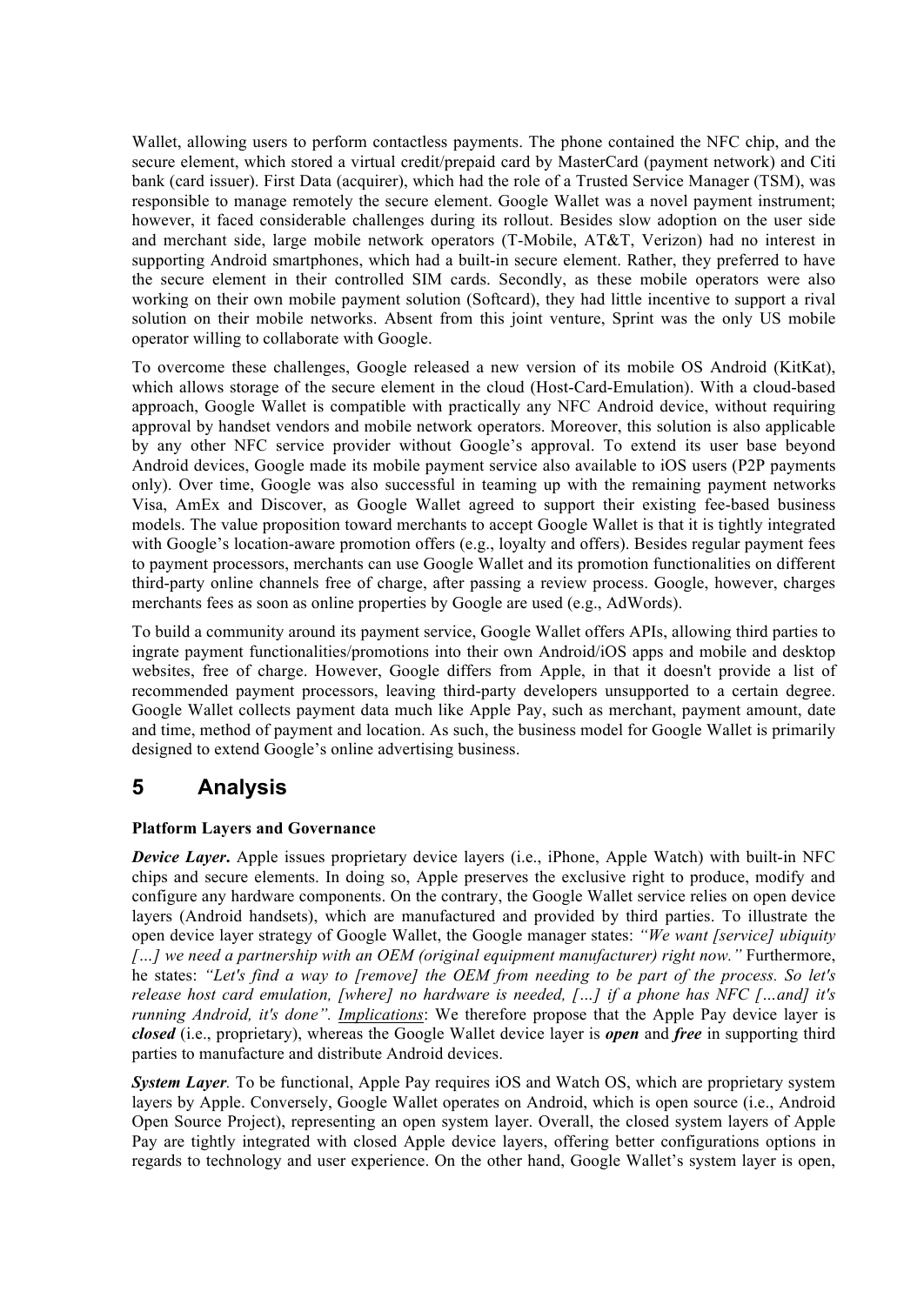and can be integrated within various open Android devices in an agnostic manner. By keeping the device and system layers open to external stakeholders, Google Wallet creates the conditions for service ubiquity on many Android devices. *Implications*: We therefore propose that the Apple Pay system layer (e.g., iOS) is *closed* (i.e., proprietary), whereas the Google Wallet system layer (i.e., Android) is *open* and *free* to create and distribute custom operating systems for various Android devices.

*Network Layer.* Apple Pay and Google Wallet have cooperative arrangements with payment networks and with banks, which have granted access to their financial networks to processes and settle Apple Pay and Google Wallet transactions. In addition, both services rely on mobile network operators to send payment transactions. *Implications*: We therefore propose that the network layer of Apple Pay and Google Wallet are *closed,* (controlled by financial institutions and telecom operators), and *free*, as these networks distribute payment services without major interferences.

*Service Layer.* Apple Pay offers third-party developers SDKs and APIs to integrate the Apple Pay functionality (biometric only) into their own and approved mobile application, which are distributed through Apple's App Store at the end. Likewise, Google Wallet offers SDKs and APIs to approved third-party developers. As the Google manager states: "*They're public APIs; there are terms and conditions that are associated with them […] it's kind of like a click and accept agreement type."* However, Google Wallet exceeds Apple Pay by being highly integratable into various external channels, such as email, mobile and desktop webpages. *Implications*: We therefore propose that the service layer of Apple Pay is *closed* (i.e., proprietary) and *moderated*, as Apple controls third-party app distributions through its App Store. In contrast, the service layer of Google Wallet is *closed* (i.e., proprietary), but *free,* as it allows third parties to distribute the Google Wallet service on various channels without major interventions.

*Content Layer.* For Apple Pay, the payment data is opaque, since Apple does not collect the data. Rather, it supports existing business practice and data sovereignty by allowing credit card firms and banks to have exclusive data collection rights. According to Eddy Cue, Apple's Senior Vice President of Internet Software and Services: *"Apple doesn't collect your purchase history, so we don't know what you bought, where you bought it or how much you paid for it,"* [stating that] *"the transaction is between you, the merchant and your bank."* (Apple 2014a) Google Wallet collects payment data cooperatively with credit card firms, and banks data in the form of location, merchant name, amount, date/time and method of payment. The Google manager states: *"The data that Google Wallet was receiving was the same data that MasterCard and Visa were receiving […].* Furthermore, the manager emphasizes *"What really matters is not basket-level data but item-level data [...]."* As such, Google has rather a long-term view in commercializing payment data. *Implications*: We therefore propose that the content layers of Apple Pay and Goggle Wallet are *closed* (i.e., proprietary), as payment data is not accessible by third parties (e.g., developers), except it is shared with its core business partners (i.e., banks and credit card firms).

| Apple Pay       |              |                                                                                                                                                                                              | Google Wallet                                                                                                                                                              | <b>Platform Governance</b>                                                                                                                                                                                                                                                       |
|-----------------|--------------|----------------------------------------------------------------------------------------------------------------------------------------------------------------------------------------------|----------------------------------------------------------------------------------------------------------------------------------------------------------------------------|----------------------------------------------------------------------------------------------------------------------------------------------------------------------------------------------------------------------------------------------------------------------------------|
| ayers<br>Platfo | Content      | Apple Pay does not collect payment data.<br>Credit card firms & banks have data<br>sovereignty over payment data.                                                                            | Google Wallet collects payment data<br>cooperatively with its business partners.                                                                                           | Closed: both payment platforms have closed<br>content layers.                                                                                                                                                                                                                    |
|                 | e<br>Service | Apple Pay offers SDKs and APIs to app<br>developers & payment processors (e.g.,<br>Stripe), enabling them to integrate Apple<br>Pay into their iOS-based services.                           | Google Wallet offers SDKs and APIs to third-<br>party developers, to integrate payment $\&$<br>promotion into their email, mobile apps and<br>web services.                | <b>Apple Pay: Closed &amp; Moderated</b><br>Apple controls the service layer, and moderates<br>the distribution of third-party services.<br><b>Google Wallet: Closed &amp; Free</b><br>Google controls the service layer, but does not<br>moderate the distribution of services. |
|                 | Network      | Apple collaborates with three credit card<br>firms (MasterCard, Visa, AmEx) and with<br>the consent of multiple banks to process<br>and settle biometric and contactless<br>mobile payments. | Google partnered with two credit card firms<br>(MasterCard, Discover) & with one bank to<br>store & process any payment card without prior<br>approval of the card issuer. | <b>Closed &amp; Free</b><br>Both payment platforms rely on closed and<br>externally owned networks layers, though the<br>service distribution occurs without major<br>interferences.                                                                                             |
|                 | System       | Apple Pay uses proprietary mobile<br>operating systems (iOS/Watch) to be<br>operational.                                                                                                     | Google Wallet requires Android (KitKat or<br>higher), which is an open source mobile<br>operating system (i.e., Android Open Source)<br>Project).                          | <b>Apple Pay: Closed</b><br>Apple controls the system layer<br>Google Wallet: Open & Free<br>Google does not control the system layer or its<br>distribution.                                                                                                                    |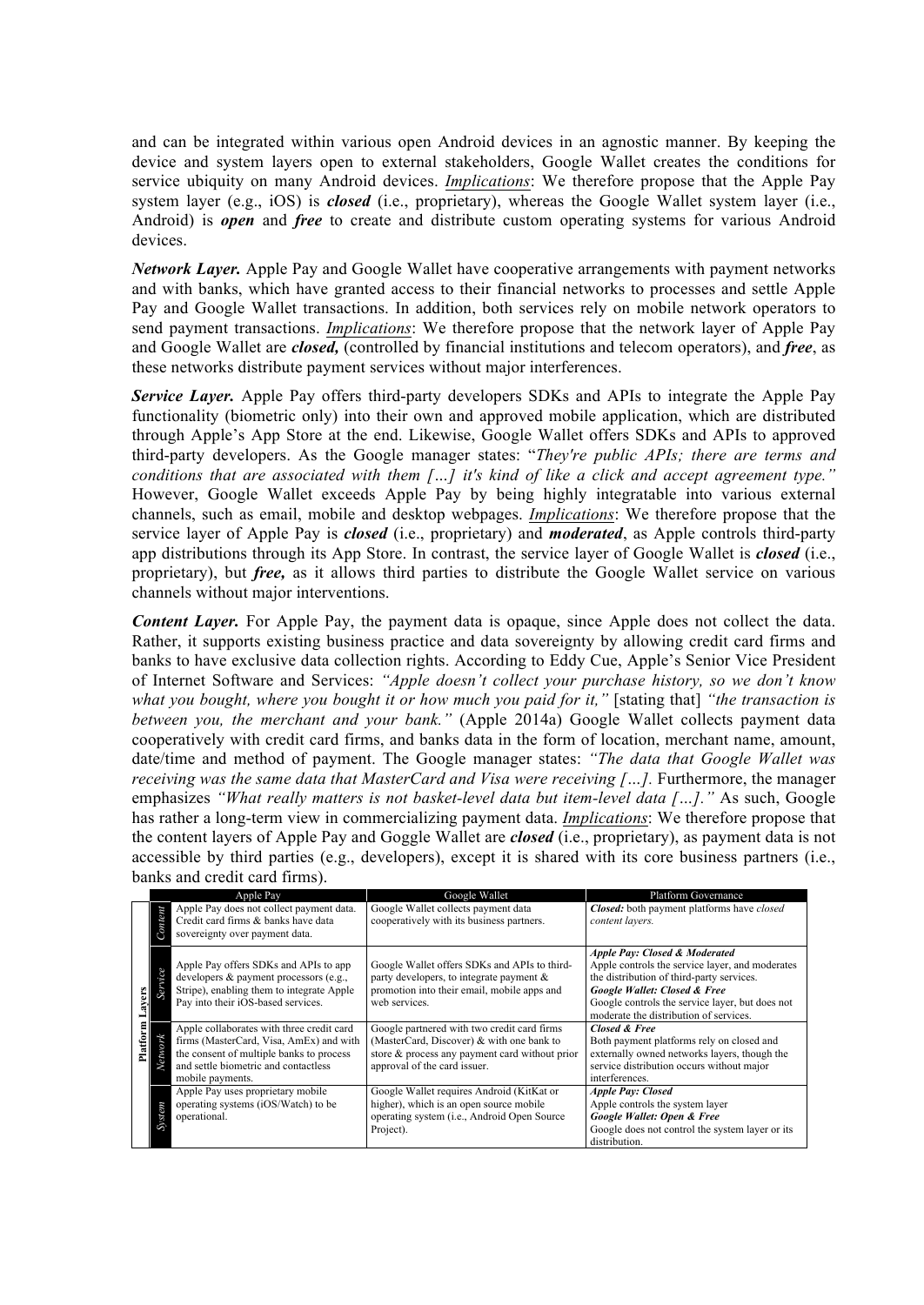| Apple Pay functions on proprietary<br>mobile devices, which are controlled by<br>Apple. | Google Wallet functions with any NFC Android   Apple Pay: Closed<br>phone produced by third-party handset vendors. Apple controls the device layer. | Google Wallet: Open & Free<br>Google does not control the system layer or its<br>distribution. |
|-----------------------------------------------------------------------------------------|-----------------------------------------------------------------------------------------------------------------------------------------------------|------------------------------------------------------------------------------------------------|
|-----------------------------------------------------------------------------------------|-----------------------------------------------------------------------------------------------------------------------------------------------------|------------------------------------------------------------------------------------------------|

*Table 2. Comparative Platform Analysis.*

# **6 Discussion and Conclusion**

The aim of this study is to advance the digital platform and open innovation literature that sheds light on how digital platforms are designed and configured to utilize open innovation. Following the call by (West et al. 2014) for more studies on how organizations *integrate* and *commercialize* open innovation, this paper investigates how digital payment platforms perform third-party integration and commercialization.

#### *Open Innovation Integration*

Both digital payment services make use of boundary resources (SDKs and APIs) on the service layer to ensure integration conditions for open innovation (Ghazawneh et al. 2013), though both digital payment platforms differ as to how integration is accomplished. Apple Pay has an integrative approach to open innovation, as third parties are compelled to integrate their services into Apple's platform (i.e., outside-in). For instance, developers of iOS applications with built-in Apple Pay are required to submit their applications to Apple to pass the review process, which are afterwards exclusively distributed through Apple's App Store. Accordingly, the findings suggest that **Apple's** capability to enforce an **integrative** approach to open innovation can be argued, as Apple's platform layers are tightly integrated with each other, achieved by designing, configuring and offering primarily closed and moderated platform layers. As such, Apple performs coupled open innovation by offering a coupled modular platform architecture, which requires from third parties to follow Apple's integration rules in order to have the opportunity to capture value. Google's payment solution has a reverse approach in regards to integration. *Google Wallet* is designed to be highly *integratable* into various external services and systems (i.e., inside-out) in providing the conditions for co-creating value. Taking the service layer and the device layer as an example, third parties are free in their choice as to how Google Wallet is integrated into *external* systems (service layer). Furthermore, Google does not dictate which NFC Android handset is used (i.e., device layer) to perform contactless payments, as independent third-party handset vendors manufacture and control these Android devices. Based on these results, Google's capability to practice an *integratable* approach to open innovation can be argued as Google Wallet's platform layers are loosely coupled, which is achieved by designing, configuring, and offering primarily open and free platform layers. As such, Google achieves coupled open innovation through its *decoupled modular architecture*, allowing third parties the flexibility in integrating Google Wallet, in order to have the opportunity to capture value.

#### *Open Innovation Commercialization*

Based on the above-mentioned observations, Apple Pay has a selective commercialization strategy by controlling access to value. Apple takes the freedom to decide with whom it does business by leveraging boundary resources (i.e., SDKs and APIs) and its coupled modular architecture against external stakeholders, thereby granting qualified access to value capture opportunities. As an example, Apple denied Adobe access to Apple's service layer (i.e., Safari browser) in integrating its graphic standard "Flash" due to performance issues (cf. Eaton et al. 2015). In doing so, Apple ensures monopolistic power on its platform layers. We therefore propose that *Apple* performs with its integrative approach to open innovation an *exclusion commercialization strategy* to value access. Contrasting Google's payment service, *Google Wallet* has an *indiscriminate commercialization strategy* by opening access to value*.* To achieve service ubiquity, Google leverages boundary resources (i.e., SDKs and APIs), and its *decoupled modular architecture* to be highly integratable into external stakeholder systems, thereby providing *ubiquitous access* to value capture opportunities. For instance, in introducing a cloud-based NFC payment solution (i.e., host card emulation), Google relinquished control of the device layer, a domain previously controlled by handset vendors and telecom operators. In doing so, Google ensures service ubiquity, which is driven by third parties on the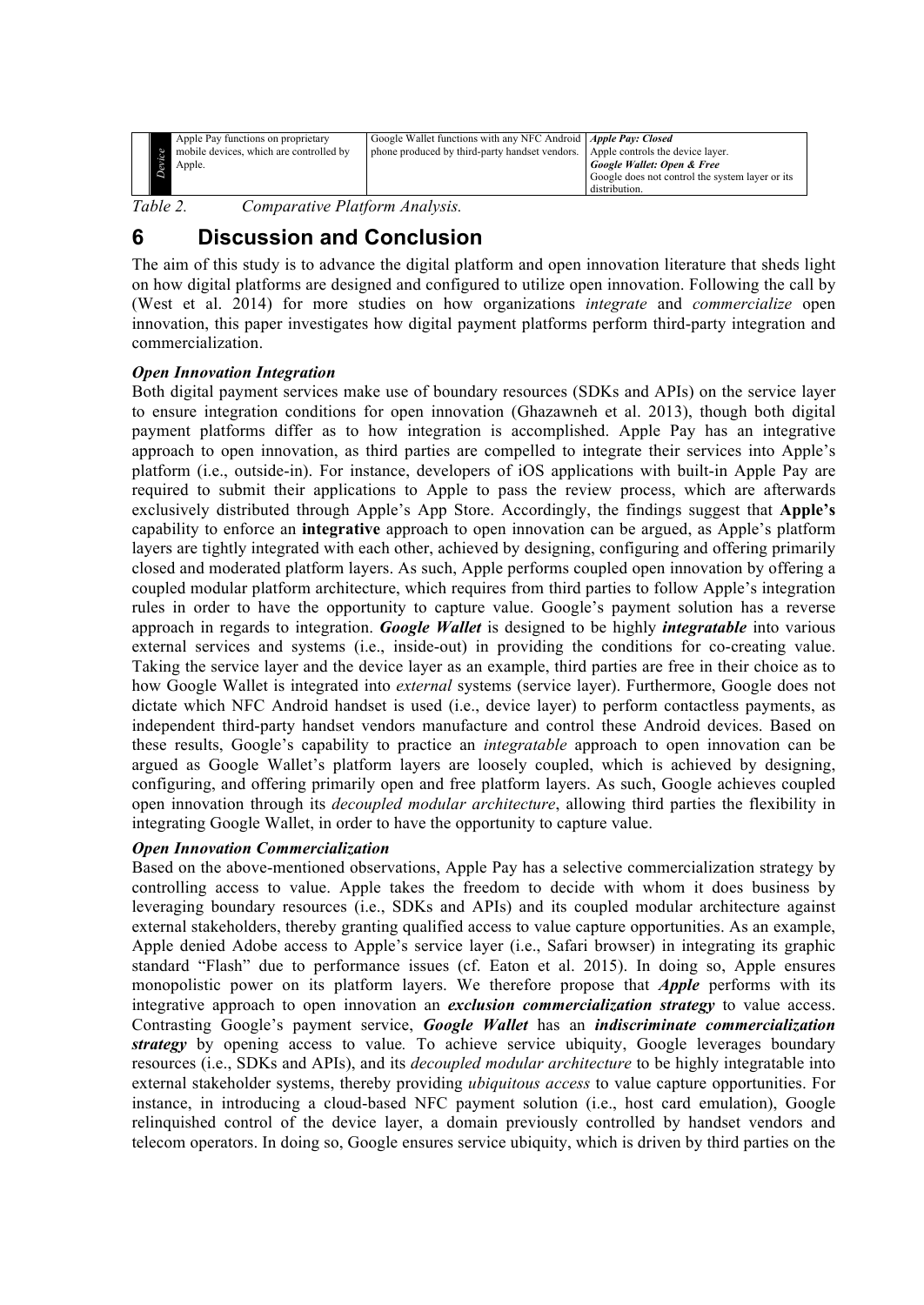device and system layer. We therefore propose that Google performs with its *integratable approach* to open innovation an *inclusion strategy to value access.*

| <b>Apple Pay</b>                                                | <b>Google Wallet</b>                                                 |  |
|-----------------------------------------------------------------|----------------------------------------------------------------------|--|
| <b>Integrative Open Innovation:</b>                             | <b>Integratable Open Innovation:</b>                                 |  |
| Apple Pay makes use of SDKs and APIs to be highly integrative   | Google Wallet makes used of SDKs and APIs to be highly integratable  |  |
| into Apple's platform (i.e., device and service layer).         | into various external third-party systems                            |  |
| <b>Selective Commercialization:</b>                             | <i><b>Indiscriminate Commercialization:</b></i>                      |  |
| Apple Pay performs with its <i>integrative approach</i> on open | Google performs with its integratable approach on open innovation an |  |
| innovation an exclusion strategy to access value.               | inclusion strategy to access value.                                  |  |
| $Ta$ bl <sub>a</sub> 2<br>Support for Open Innovation           |                                                                      |  |

*Table 3. Support for Open Innovation.*

#### *Theoretical & Practical Implications*

This study contributes to the platform (Gawer et al. 2002; Ghazawneh et al. 2013; Iyer et al. 2010; Thomas et al. 2014; Yoo et al. 2010) and open innovation literature (Chesbrough 2003; West et al. 2014) by bridging knowledge gaps in how digital (payment) platforms integrate and commercialize open innovation. The findings suggest that the studied digital platforms utilize two different modes of open innovation integration (i.e., being integrative and integratable). Ultimately, these two types of integrations have an impact on how access to commercialization is granted, resulting in either an exclusion or inclusion strategy in accessing value opportunities. From the practitioner's point of view, we provide decision support by increasing the awareness of different digital platform configuration options they have to provide and access platform value. This paper is constrained in its generalizability, as it used only two cases. Relevant avenues for future research are available in terms of configuration of digital (payment) platforms. In this study we have illustrated that different platform layer configurations (decoupled and coupled modular architecture) are leading to the same service offering. The question arises whether different platform design configurations with the same outcome are equally successful.

### **7 References**

- Adner, R., and Kapoor, R. 2010. "Value creation in innovation ecosystems: How the structure of technological interdependence affects firm performance in new technology generations," *Strategic management journal* (31:3), pp 306-333.
- Apple 2014a. "Apple Announces Apple Pay," CUPERTINO.
- Apple 2014b. "Apple Pay security and privacy overview."
- Apple 2014c. "Getting Started with Apple Pay."
- Baldwin, C. Y., and Clark, K. B. 2000. *Design rules: The power of modularity*, (MIT press.
- Baldwin, C. Y., and Woodard, C. J. 2008. "The architecture of platforms: A unified view," *Harvard Business School Finance Working Paper*:09-034).
- Bharadwaj, A., El Sawy, O. A., Pavlou, P. A., and Venkatraman, N. 2013. "Digital business strategy: toward a next generation of insights," *MIS Quarterly* (37:2), pp 471-482.
- Burgelman, R. A., and Grove, A. S. 2007. "Cross-boundary disruptors: powerful interindustry entrepreneurial change agents," *Strategic Entrepreneurship Journal* (1:3-4), pp 315-327.
- Chen, D. Q., Mocker, M., Preston, D. S., and Teubner, A. 2010. "Information systems strategy: reconceptualization, measurement, and implications," *MIS quarterly* (34:2), pp 233-259.
- Chesbrough, H. 2003. *Open innovation: The new imperative for creating and profiting from technology*, (Harvard Business Press.
- Chesbrough, H., Vanhaverbeke, W., and West, J. 2006. *Open innovation: Researching a new paradigm*, (Oxford university press.
- Davidson, E., and Vaast, E. 2009. "Tech talk: An investigation of blogging in technology innovation discourse," *Professional Communication, IEEE Transactions on* (52:1), pp 40-60.
- Downes, L., and Nunes, P. F. 2013."Big-Bang Disruption," *Harvard Business Review* (91:3),pp 44-56.
- Dubé, L., and Paré, G. 2003. "Rigor in information systems positivist case research: current practices, trends, and recommendations," *Mis Quarterly*), pp 597-636.
- Eaton, B., Elaluf-Calderwood, S., Sørensen, C., and Yoo, Y. 2015. "Distributed Tuning of Boundary Resources: The Case of Apple's iOS Service System," *MIS Quarterly* (39:1), pp 217-243.
- Eisenmann, T., Parker, G., and Van Alstyne, M. 2006. "Strategies For Two- Sided Markets," *Harvard Business Review* (84:10), pp 92-101.